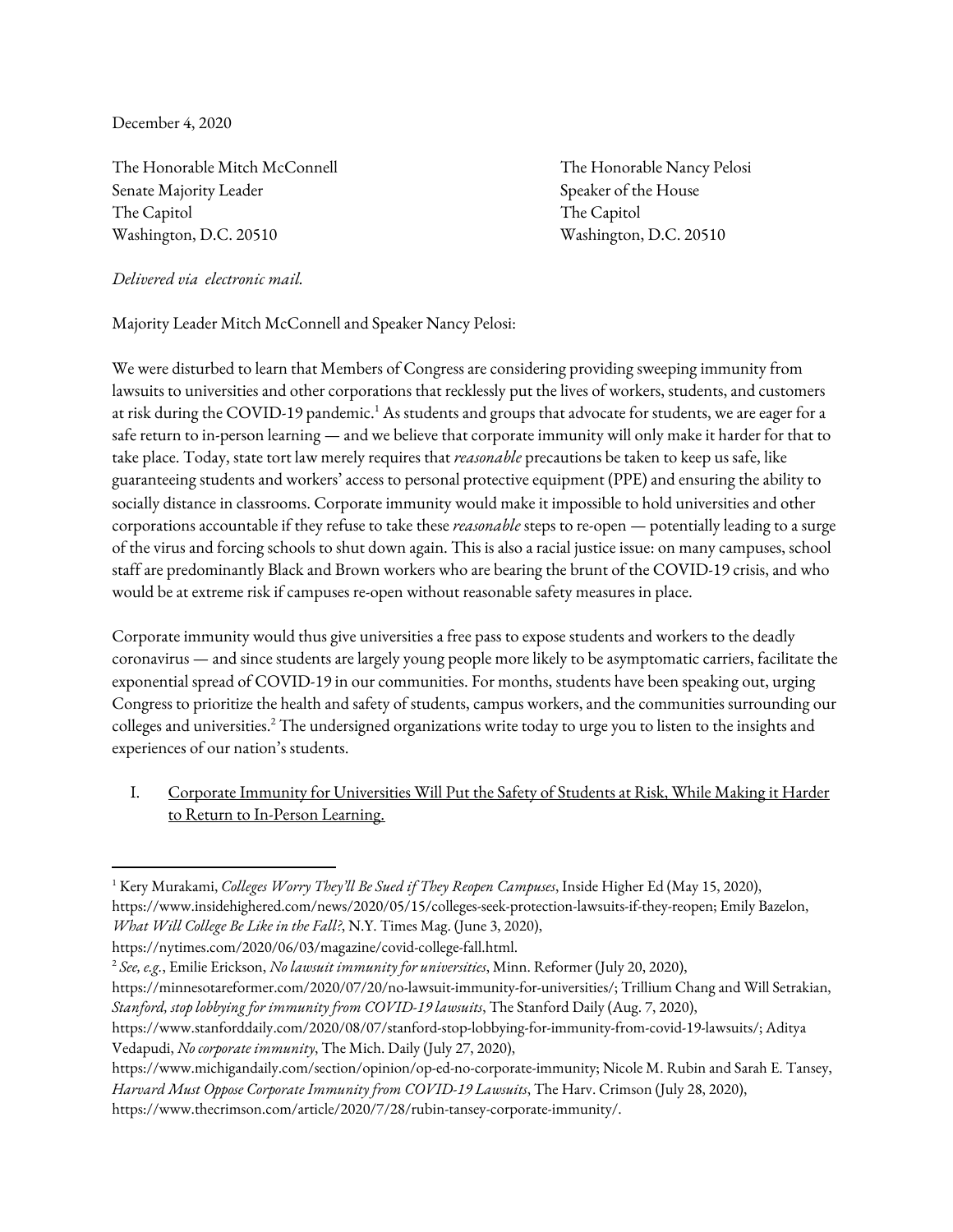Corporate immunity would give universities a free pass to recklessly or negligently expose students to the deadly COVID-19 virus — leaving them with no ability to hold universities accountable if students become sick or die because their schools failed to adopt basic safety precautions. Universities would have fewer incentives to take the reasonable steps needed to reopen safely, potentially leaving students vulnerable to the disease, turning universities and surrounding communities into COVID-19 hotspots, and forcing schools to end in-person learning again this spring because they reopened without reasonable precautions in place. Thus, corporate immunity risks facilitating the worst possible scenario: students would get sick, the virus would spread exponentially within our communities, and schools would be forced to shut down again.

Across the country, students are eager to return to in-person learning — but plans to re-open must be safe. Blanket corporate immunity would remove a critical incentive for schools to take the safety precautions needed to safely re-open. For example, depending on its exact form, corporate immunity might shield schools if:

- Schools unreasonably fail to establish a COVID-19 testing plan or fail to provide students and campus workers with adequate, regular testing.
- Schools fail to take reasonable steps to ensure that students can socially distance in classrooms and student housing.
- Schools unreasonably fail to establish a contact tracing program or fail to exercise reasonable care when implementing it.
- Schools fail to take reasonable steps to prevent students who are sick from coming to class.
- Schools unreasonably ignore clear guidance from state or federal public health officials.

If schools have blanket immunity to unreasonably gamble with the lives of students and workers, some will. The vast majority of the more than 1,900 colleges tracked by the New York Times have reported few cases, proving that colleges can operate safely and responsibly. $^3$  Although more than a third of U.S. colleges have brought at least some students back to school this fall, many, with widespread testing and rigorous safety measures, have kept COVID-19 cases in the single digits. <sup>4</sup> But some schools have simply chosen not to do so and, by rushing to re-open, have put students' and campus workers' safety at risk. Many schools either have no clear testing plan or do not test students frequently enough to prevent rapid spread. <sup>5</sup> Nearly 70 colleges have reported at least 1,000 cases over the course of the pandemic<sup>6</sup> — proving that colleges that flout safety measures can quickly become local hotspots.

**Schools that reopen irresponsibly have been forced to shut down again in short order.** In New York, after SUNY Oneonta re-opened with too few security precautions in place, the school reached more than 500 cases within just two weeks and was forced to send students home. <sup>7</sup> Notre Dame opened in-person classes for

<sup>6</sup> *Tracking the Coronavirus at U.S. Colleges and Universities*, *supra*.

<sup>3</sup> *Tracking the Coronavirus at U.S. Colleges and Universities*, N.Y. Times (Nov. 19, 2020),

https://www.nytimes.com/interactive/2020/us/covid-college-cases-tracker.html.

<sup>4</sup> *Id.*; Shawn Hubler, *Colleges Learn How to Suppress Coronavirus: Extensive Testing*, N.Y. Times (Oct. 26, 2020),

https://www.nytimes.com/2020/10/02/us/colleges-coronavirus-success.html.

<sup>5</sup> Elissa Nadworny & Sean McMinn, *Even in COVID-19 Hot Spots, Colleges Aren't Aggressively Testing Students*, NPR (Oct. 6, 2020),

www.npr.org/2020/10/06/919159473/even-in-covid-hot-spots-many-colleges-arent-aggressively-testing-students..

<sup>7</sup> Shawn Hubler & Anemona Hartocollis, *How Colleges Became the New COVID Hot Spots*, N.Y. Times (Sept. 11, 2020), https://www.nytimes.com/2020/09/11/us/college-campus-outbreak-covid.html.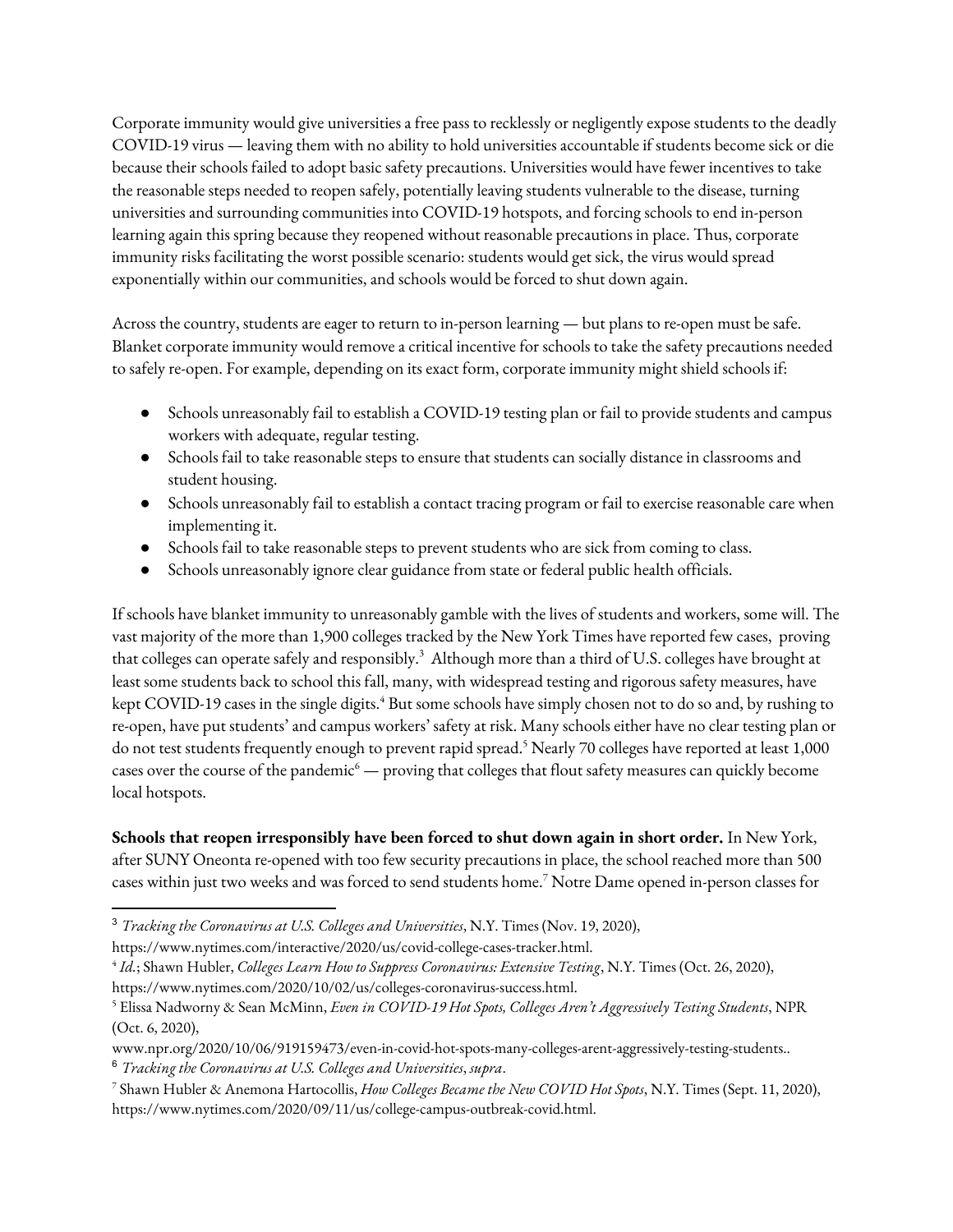students in August with too few security precautions in place; eight days later, cases soared, and the University was forced to temporarily return to online learning.

Universities may argue that they need blanket corporate immunity to re-open schools and return to in-person learning — but in reality, state tort law *already* protects universities and employers from legal liability as long as they take *reasonable* steps to protect students and campus workers from suit. <sup>8</sup> Thus, universities are already shielded from liability for merely failing to act perfectly or take "superhuman" precautions to avoid being sued. $^{\circ}$ If a university operates with appropriate social distancing measures in place, has working ventilation, and regularly cleans and disinfects its premises, then students who get sick or their family members will likely be unable to take a university to trial for negligence.<sup>10</sup> Students or family members suing a university for negligence would also have to prove that the university's unreasonable failure to protect students caused that student to contract COVID-19. Existing state law already protects universities that are doing their best. <sup>11</sup> Corporate immunity is therefore protecting unreasonable failures to protect students from the deadly coronavirus, and unreasonable failures only.

Since existing case law already serves as a liability shield for universities who meet the reasonable care standard, any additional legislation is, at best, unnecessary and duplicative. At worst, it signals to universities that they are immune from COVID-19-related lawsuits in general, including in cases of gross negligence and willful misconduct. Universities will be encouraged to ignore their responsibility to provide certain minimum protections to ensure student and employee safety, such as regular cleaning and disinfecting, that would easily meet the reasonable care standard.

## II. Corporate Immunity for Universities Will Put Campus Workers at Risk.

Corporate immunity would also jeopardize the health, safety, and lives of the campus workers who keep campuses running, from cleaning staff to cafeteria workers to graduate student workers who teach undergraduates. Blanket corporate immunity would allow universities and other employers to flout worker

 $8$  The reasonable care standard already serves as a robust liability shield for universities. A student or her family member who contracts COVID-19 will bear the burden of proof for a tort action. *See, e.g.*, *Bd. of Trustees, Community College of Baltimore Cty. v. Patient First Corp.*, 120 A.3d 124, 134 (Md. 2015); *Hodson v. Taylor*, 860 N.W.2d 162, 175 (Neb. 2015) ("A person acts negligently if the person does not exercise reasonable care under all the circumstances."); *Rogers v. Christina School Dist.*, 73 A.3d 1, 11 (Del. 2013) (explaining that the duty giving rise to a negligence tort "is only one to exercise reasonable care under the circumstances").

<sup>9</sup> *See* Heidi Li Feldman, *We Need to Provide Resources for COVID-19 Victims, Not Tort Immunity for Businesses*, American Constitution Society (May 11, 2020),

https://acslaw.org/expertforum/we-need-to-provide-resources-for-covid-19-victims-not-tort-immunity-for-businesses. 10 *Id.*

<sup>11</sup> Therefore, universities' concern that "lawyers are prepping an avalanche of torts" is likely misplaced. *See* Nick Rummell, *Business-Liability Protections Face Steep Political and Legal Obstacles*, Courthouse News Services (May 16, 2020), https://www.courthousenews.com/business-liability-protections-face-steep-political-and-legal-obstacles. In the two-and-a-half months since social distancing measures have been in effect, "most Covid-19-related lawsuits have been between businesses or against the cruise industry." *See id.* One notable exception is a negligence claim by workers against Smithfield Foods, a meatpacking plant based in Missouri, which was recently dismissed. Reuters, *Judge dismisses lawsuit over worker safety at Smithfield pork plant,* NBC News (May 6, 2020),

https://www.nbcnews.com/news/us-news/judge-dismisseslawsuit-over-worker-safety-smithfield-pork-plant-n1201236. As far as we know, no university has faced a lawsuit related to their COVID-19 safety measures.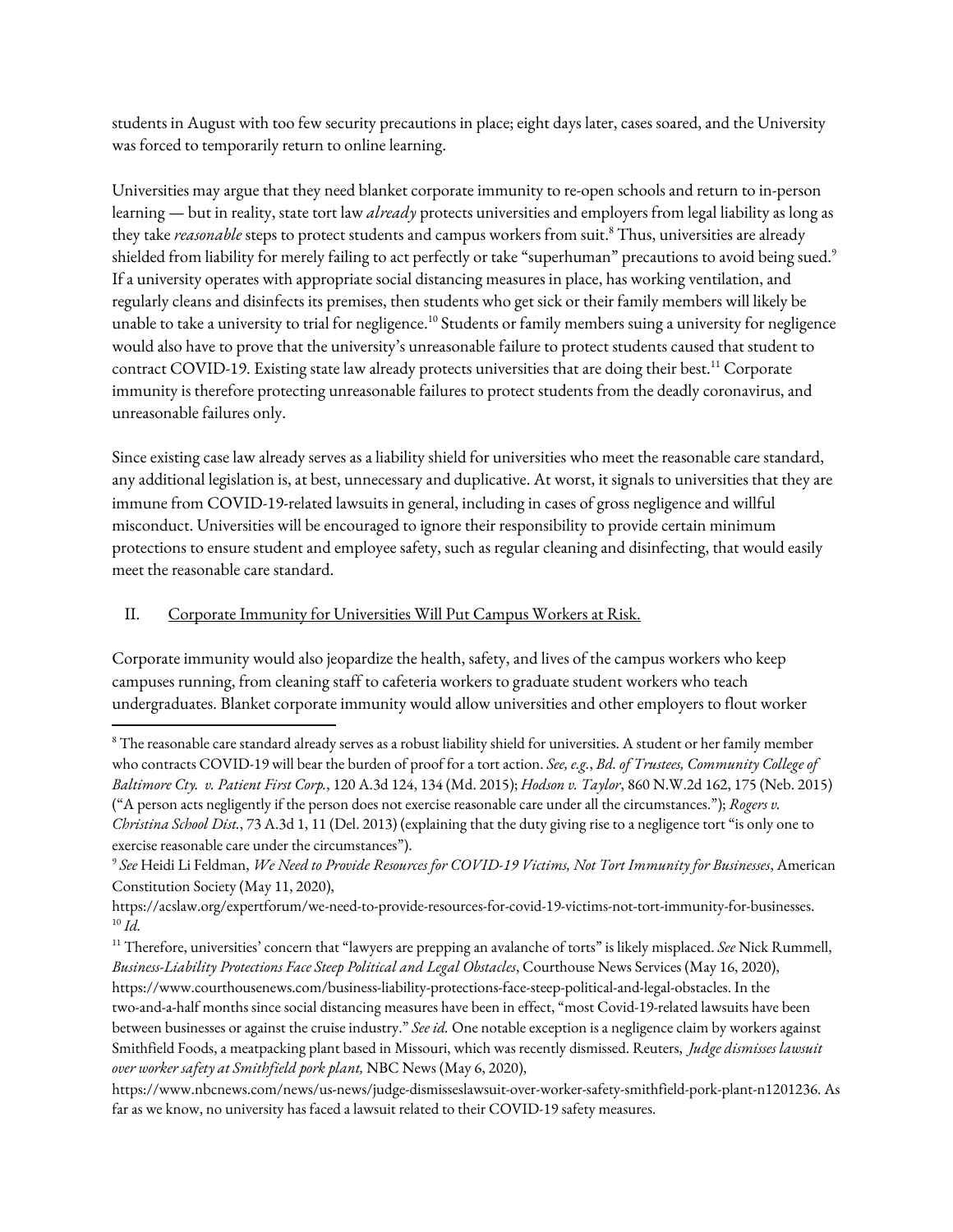safety laws without consequences — leaving workers protected on paper, but unprotected in practice. Corporate immunity would thus frustrate a future binding OSHA emergency standard and other worker safety protections. Colleges have seen at least 80 deaths from COVID-19 since the pandemic began, mostly among campus workers,<sup>12</sup> and they are not alone. According to the CDC, people who test positive for COVID-19 are nearly twice as likely to regularly go into an in-person work or school setting, rather than working from home, as people who test negative. $^{13}$ 

On many campuses that our student members attend, the people who make it possible for them to learn are overwhelmingly Black and Brown workers. Black and Brown workers are already bearing the brunt of the COVID-19 crisis<sup>14</sup> — because systemic racism allows corporations, including our universities, to put Black workers at risk with impunity. Today, Black workers are more likely to be exposed to the virus, <sup>15</sup> more likely to be unable to work from home,<sup>16</sup> and more likely to face healthcare discrimination and barriers to care when they get sick. Corporate immunity will give companies, including our universities, free reign to jeopardize the lives of workers of color. As people around the country continue to rise up to affirm that Black Lives Matter, we cannot give corporations, including our universities, blanket immunity to jeopardize the safety of Black workers.

## III. Corporate Immunity for Universities Will Undermine Public Health.

If universities have blanket immunity to put students and workers at risk, schools may also place the greater community at risk. COVID-19 is highly contagious — and outbreaks at schools have been shown to quickly spread among the towns, cities, and states that schools are in. When colleges and universities decided to close their campuses earlier this year, some administrators, including President Maud Mandel of Williams College, cited the "shortage of medical providers and quarantine options" surrounding their campuses and the need to "reduce pressure on local caregivers."<sup>17</sup> This concern was well placed: when some schools reopened this fall, universities and their surrounding communities quickly became COVID-19 hotspots. By the second week in September, 19 of the top 25 most-impacted communities had significant populations of college students. $^{18}$ 

<sup>12</sup> *Tracking the Coronavirus at U.S. Colleges and Universities*, N.Y. Times (Nov. 19, 2020),

https://www.nytimes.com/interactive/2020/us/covid-college-cases-tracker.html.

<sup>&</sup>lt;sup>13</sup> Jennier Liu, COVID-19 Patients Twice As Likely To Be Working From an Office Instead of Home, CDC Finds, CNBC (Nov. 10, 2020),

https://www.cnbc.com/2020/11/10/cdc-covid-19-patients-twice-as-likely-to-work-from-office-vs-home.html.

<sup>14</sup> Kenya Evelyn, *'It's a racial justice issue': Black Americans are dying in greater numbers from Covid-19*, The Guardian (April 8, 2020),

https://www.theguardian.com/world/2020/apr/08/its-a-racial-justice-issue-black-americans-are-dying-in-greater-numbers -from-covid-19.

<sup>15</sup> Vanessa Williams, *U.S. government is urged to release race, ethnicity data on covid-19 cases*, Wash. Post (April 6, 2020), https://www.washingtonpost.com/politics/government-urged-to-release-race-ethnicity-data-on-covid-19-cases/2020/04/0 6/7891aba0-7827-11ea-b6ff-597f170df8f8\_story.html.

<sup>&</sup>lt;sup>16</sup> Elise Gould & Heidi Shierholz, Not everybody can work from home: Black and Hispanic workers are much less likely to be *able to telework*, Economic Policy Institute (March 19, 2020),

https://www.epi.org/blog/black-and-hispanic-workers-are-much-less-likely-to-be-able-to-work-from-home.

 $^{17}$  Letter from Maud Mandel, President of Williams College, regarding COVID-19 (Mar. 11, 2020).

<sup>18</sup> Chris Quintana and Mike Stucka, *'Astonishingly risky': COVID-19 cases at colleges are fueling the nation's hottest outbreaks*, USA Today (Sept. 11, 2020),

https://www.usatoday.com/story/news/education/2020/09/11/covid-cases-college-us-outbreak-rate-tracker/5759088002 /.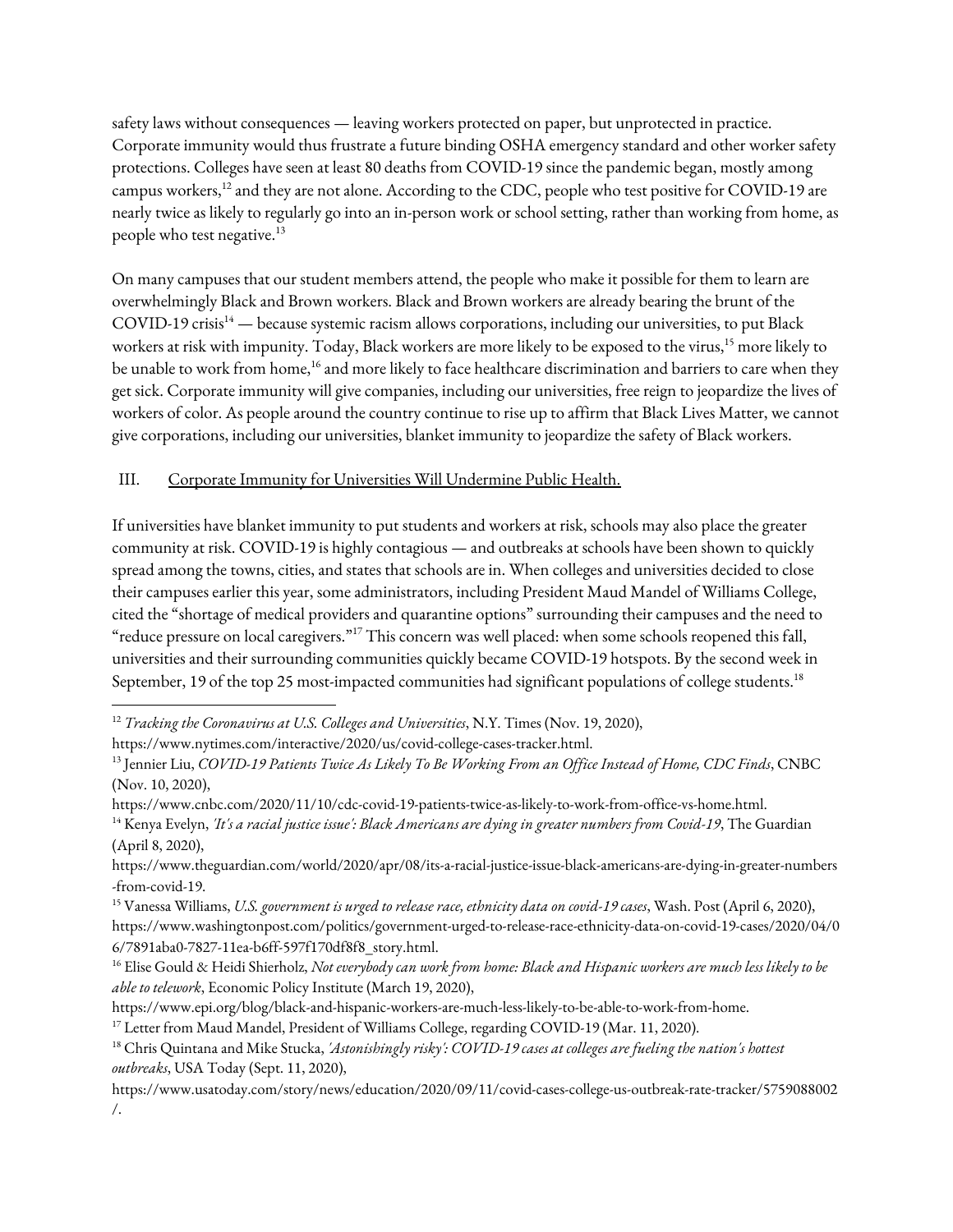## IV. Underfunded Public Enforcement Agencies Are Ill-Equipped to Hold Universities Accountable for Gambling with the Lives of Workers, Students, and Customers.

Corporate immunity could make it nearly impossible to hold universities accountable for violating public health guidelines, and public enforcement agencies are unable to fill the gap. Since the early months of the pandemic, workers have flooded the federal Occupational Safety and Health Administration (OSHA) with thousands of COVID-19 safety complaints<sup>19</sup> — from shortages of masks and gloves to being prohibited from wearing masks or forced to work within six feet of people who are sick. Yet between the start of the pandemic and late November, OSHA issued only 232 citations, a track record described by a former OSHA official as "a stunning failure."<sup>20</sup> Even if OSHA attempts robustly enforce workplace safety protections, they do not have the resources to do so. The Economic Policy Institute and Center for Popular Democracy estimate that in 2018, every federal OSHA investigator was responsible for enforcing the rights of at least 175,000 workers — an impossible task. 21

Corporate immunity will protect schools that unreasonably fail to take precautions to keep them safe, while doing nothing for universities that take reasonable steps to combat the spread of the deadly coronavirus. **We urge you to pass a COVID-19 aid package that puts workers, students, and public health first by rejecting sweeping corporate immunity.**

\* \* \*

If you have any questions, please do not hesitate to contact Sejal Singh at [sejal@peoplesparity.org](mailto:sejal@peoplesparity.org)

Sincerely,

People's Parity Project Americans for Financial Reform Young Invincibles National Education Association Student Borrower Protection Center National Women's Law Center Ohio Student Association U.S. Public Interest Research Group (PIRG) Consumer Action Clearinghouse on Women Japanese American Citizens League The Century Foundation

<sup>19</sup> Peter Whoriskey, Jeff Stein & Nate Jones, *Thousands of OSHA complaints filed against companies for virus workplace safety concerns, records show*, Wash. Post (April 16, 2020),

https://www.washingtonpost.com/business/2020/04/16/osha-coronavirus-complaints.

<sup>20</sup> Paul Van Osdol, *Investigation: OSHA fails to issue citations in thousands of complaints from workers related to COVID-19*, WTAE Pittsburgh (Nov. 24, 2020),

https://www.wtae.com/article/osha-fails-to-investigate-thousands-covid-19-complaints/34759576.

<sup>&</sup>lt;sup>21</sup> Center for Popular Democracy, Unchecked Corporate Power 7 (2019).